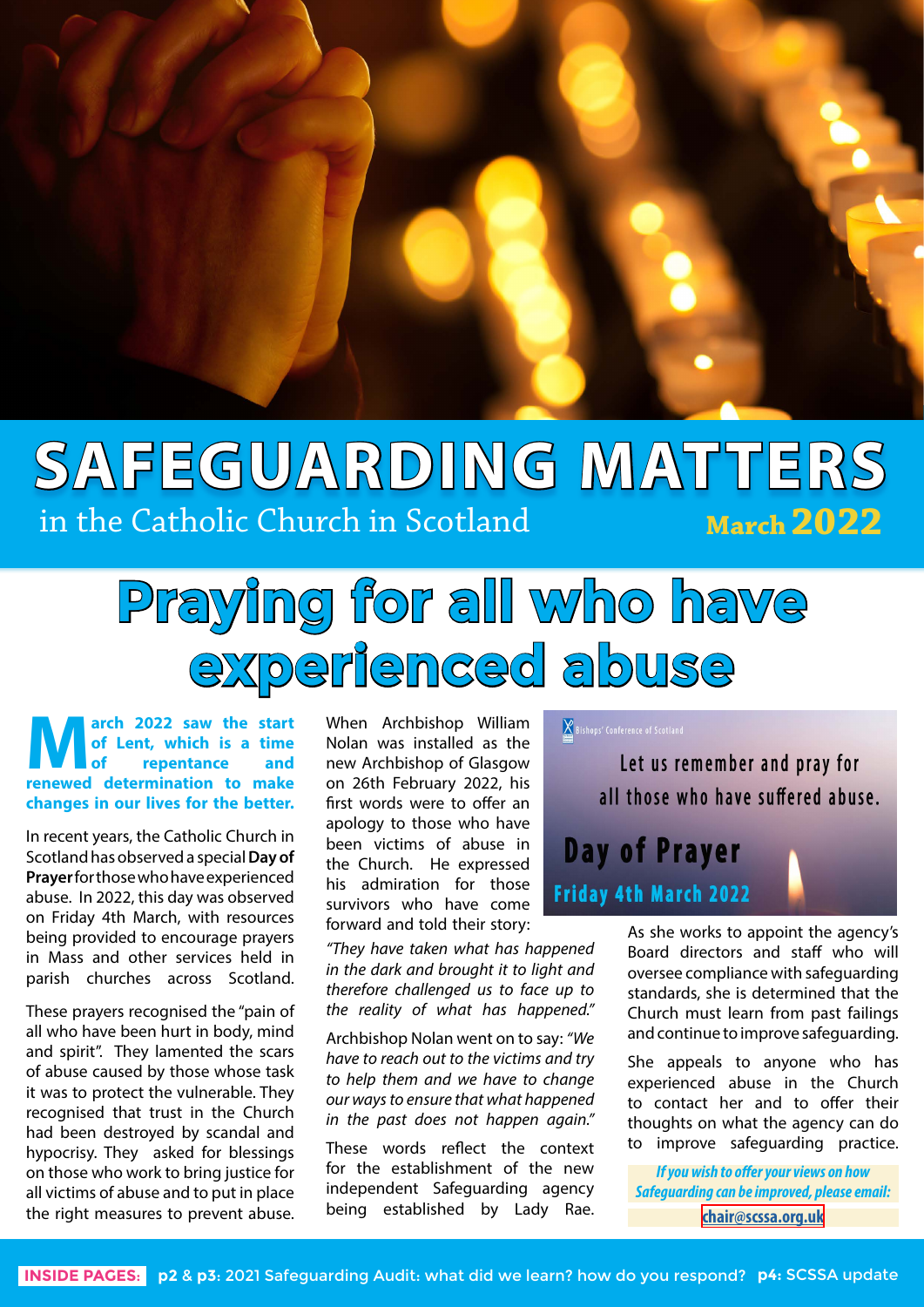## **What did we learn from the 2021 Audit?**

Every year, we check on the Safeguarding practice of every parish, diocese, religious congregation and Catholic organisation in Scotland, using standardised audit forms. This nation-wide exercise is intended to demonstrate how effectively the Church is growing a culture of care which respects, protects and nurtures the dignity of all people, keeps them safe and is compliant with legislation. Statistics relating to the numbers of allegations reported to the Church are published each year.

The annual audit exercise also prompts those responsible for safeguarding firstly to reflect on their current practice and then to plan actions that will lead to improved practice. Analyses of completed audits are used to inform the development of safeguarding at the local and national levels, including the provision of training courses and other resources. **So, what did we learn from the audits in 2021?**

### **CHURCH PEOPLE**

#### **IN PARISHES & DIOCESES**

- **• 416** Clergy (priests & deacons) provided ministry in parishes
- **• 109** Priests from Religious Congregations provided ministry in parishes
- **• 93** Employees were involved in 'regulated work' (ie with children and/or vulnerable adults)
- **• 6,894** Volunteers were involved in 'regulated work'
- **• 1,022** people undertook training in 2021

### **IN RELIGIOUS CONGREGATIONS**

- **• 433** Congregation members reside in Scotland
- **• 200** of these members were involved in 'regulated work' (ie with children and/or vulnerable adults)
- **• 369** Employees were involved in 'regulated work'
- **• 81** Volunteers were involved in 'regulated work'
- **• 95** people undertook training in 2021

### **IN CATHOLIC ORGANISATIONS**

- **• 47** Employees were involved in 'regulated work' (ie with children and/or vulnerable adults)
- **• 552** Volunteers were involved in 'regulated work'
- **• 83** people undertook training in 2021

### **SAFEGUARDING ALLEGATIONS 2021**

The Catholic Church in Scotland has published the numbers of abuse allegations it has received dating back to 1943. Each year the Church publishes: the numbers of allegations received in the previous year, the type of abuse recorded, the year(s) in which the abuse took place and the outcome(s) of any criminal investigations, if known. These details for 2021 will be published on [the website of the Bishops' Conference.](https://www.bcos.org.uk/Safeguarding)

Allegations reported to the Church in 2021and referred to the statutory authorites:

### **19 were reported to Dioceses**

### **54 were reported to Religious Congregations1**

*All allegations received are published as anonymised statistics. It is acknowledged, however, that each and every incidence of abuse represents a traumatic personal experience for the victim/survivor and his/her family.*

1 Of these 54 allegations, 41 were of non-recent abuse which were reported to one Religious Congregation by the legal representatives of victims/survivors.

### **CHURCH ACTIVITIES**

- ❍ Since March 2020 and the restrictions resulting from the COVID-19 pandemic, all submissions indicate a huge reduction in activities involving adults and children. It is only now - in early 2022 - that some activities are slowly being re-established.
- ❍ Where Church activities are underway, there is good awareness of the need to manage these well to ensure the safety of children and vulerable adults.
- $\bigcirc$  Safeguarding information and advice is provided through the display of posters, newsletters, leaflets and information provided in parish bulletins.
- ❍ Since the publication of IN GOD'S IMAGE v2 in September 2021, extensive efforts have been made to promote awareness of the updated text. It is well recognised that this must remain a priority as the provision of training begins to pick up in 2022.
- $\bigcirc$  Even though training opportunities were restricted, there was some online and face-to-face training that enabled almost 1,200 people to participate.
- ❍ The annual Day of Prayer for those who have experienced abuse is being observed across dioceses and religious communities, although some churches were closed at the time of the 2021 Day of Prayer.

### **WHAT HAPPENS NOW?**

- ❍ **PARISHES**, **RELIGIOUS CONGREGATIONS** and **CATHOLIC ORGANISATIONS** should address any issues that they have identified for action in 2022.
- ❍ **DIOCESES** are drafting Safeguarding action plans, taking account of the information that has emerged from parish audits. These plans will identify: WHAT actions are required to address needs, WHO is responsible, and WHEN they should be completed.
- ❍ The **SCSSA BOARD**, at the start of its tenure, will consider the information that has emerged from the 2021 audits, as well as the Diocesan Action Plans. They will use all this data when agreeing the priorities for the new agency in the coming year. They will ensure that guidance is provided on specific issues, such as: a new tiered Safe Recruitment process to replace PVG checks for some; how to conduct Safeguarding Risk Assessments.
- $\bigcirc$  The SCSSA will also begin to plan for the further refinement of the audit process for 2022.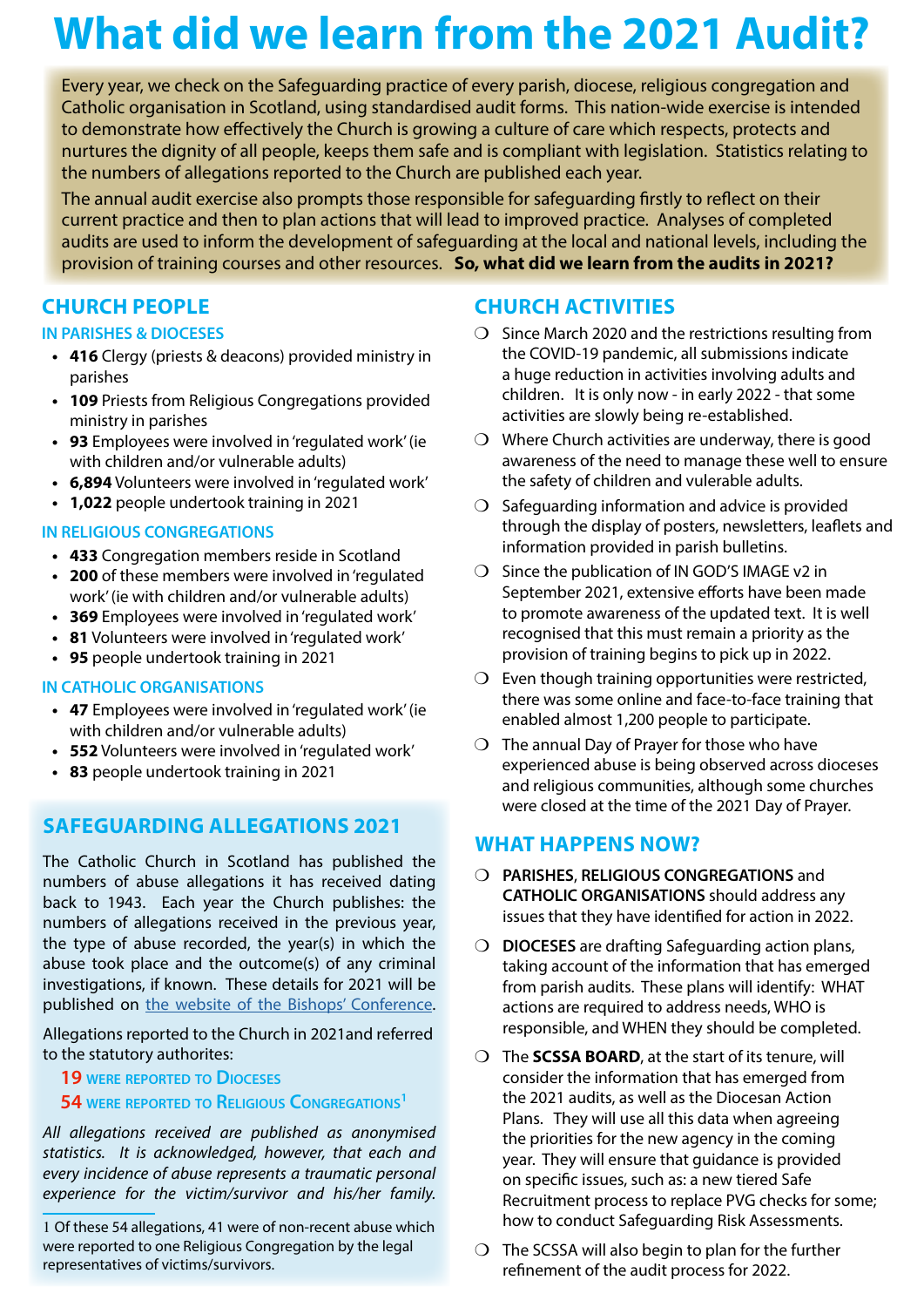## **Key messages from the 2021 Audit**



It is encouraging to note that, throughout lockdown, priority was still given to responding to Safeguarding concerns reported in dioceses, parishes, and religious congregations.

As we adapt to "living with" COVID-19 and Church activities resume, with more people gathering together than in recent times, it is clear that **THE PRIORITY OF CHURCH SAFEGUARDING NEEDS TO BE REFRESHED** in everyone's mind. It is vital that we all play our part in mitigating all risks of harm to children and vulnerable adults.

Some particular challenges, indentifed in the Audit, are highighted below.

EVERYONE needs to remain vigilant, both to ensure that victims / survivors feel able to disclose allegations and to LISTEN, RESPOND , RECORD and REFER.

SUPPORTING Victims / Survivors has been difficult when face-to-face meetings haven't always been possible. Accessing independent Counselling support for victims / survivors has proven difficult in some parts of the country.

Some parishes and religious congregations report that they can struggle as they attempt to recruit new safeguarding co-ordinators to ensure that Church people, places and activities are as safe as they can be.

Very many new volunteers need to be safely recruited, and PVG-checked if they are to be working with children or vulnerable adults.

Until reforms are confirmed by Disclosure Scotland, the existing Safe Recruitment processes for volunteers, including PVG checks, should be followed.following





Safeguarding training is needed by volunteers, clergy and religious, in particular to ensure a good working knowledge of the requirements set out in the 8 national safeguarding standards of 'In God's Image v2'.

New trainers need to be recruited and trained in some diocesess so that they can deliver training that is effective.

While some intial training has been provided for Support Persons who manage respondents to allegations, more people need to be identified to take on this role and additional training is required.

Much interest has been expressed in having access to online training in some aspects of Safeguarding to make it more accessible.

review

progress

How will your<br>uccess criteria

now the impa<mark>c</mark><br>of your plans?

regularly<br>monitor plan

progress with<br>the plan?

with plan

annual audit An opportunity to check on your safeguarding<br>culture

safeguarding

improvement cycle

reflect on

practice

What does the<br>audit tell about

vour practice?

plan for improvement

### **HOW CAN YOU USE YOUR AUDIT TO IMPROVE SAFEGUARDING?**

- □ Reflect on what your completed audit tells you about your Safeguarding practice.
- ❑ Discuss with others (in your parish, religious congregation, organisation, diocese) what is working well and what needs to improve.
- ❑ Plan the improvements that you want to see WHAT? WHO? WHEN?
- ❑ Monitor and review how your plan is progressing to ensure that actions are having the impact you want.
- ❑ Communicate with others what you are doing.